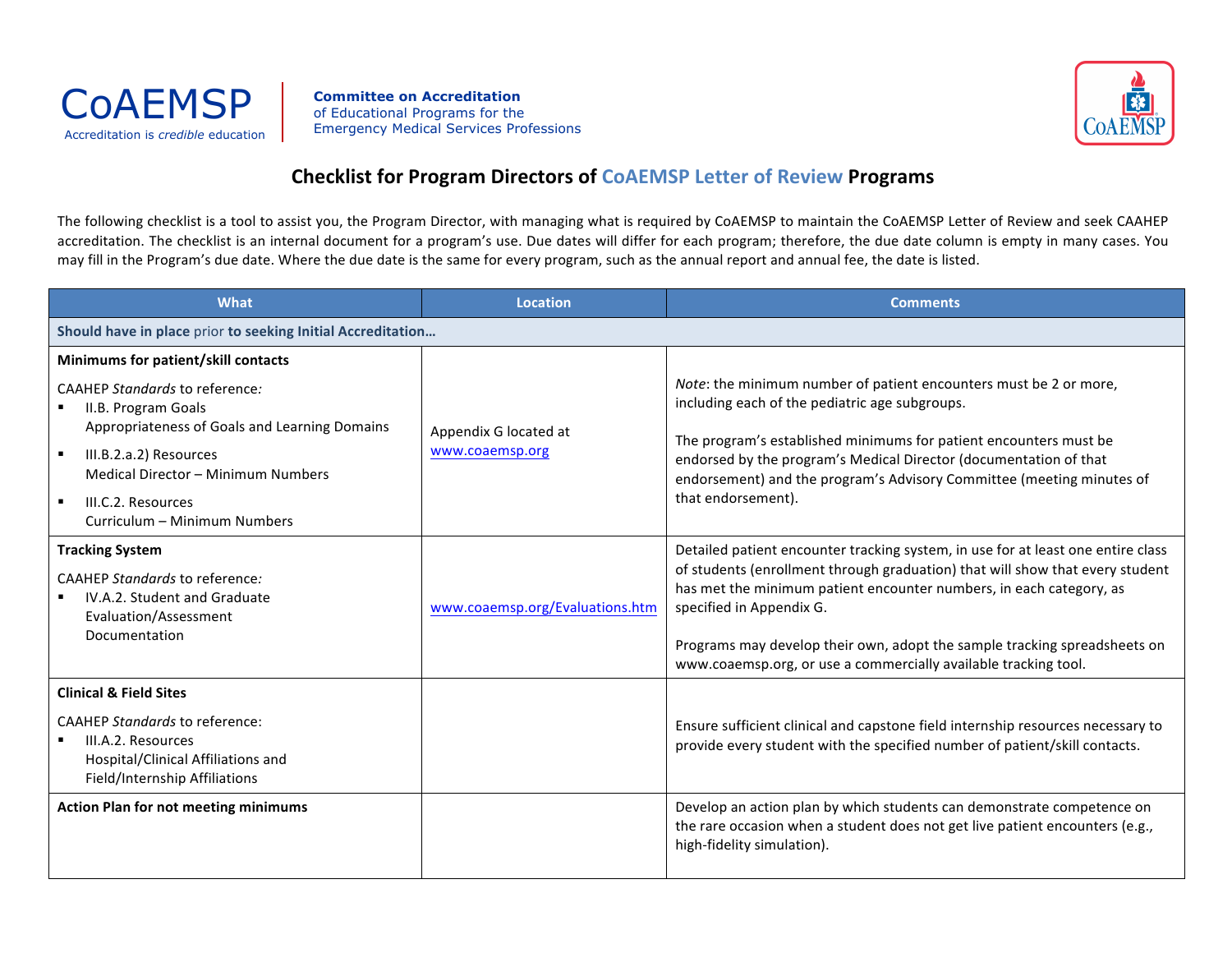| <b>What</b>                                                                                                                                                                                                                                                                                                                                                                                                | <b>Location</b>                 | <b>Comments</b>                                                                                                                                                                                                                                                                                                                                                                                                                                                                                                                                                              |
|------------------------------------------------------------------------------------------------------------------------------------------------------------------------------------------------------------------------------------------------------------------------------------------------------------------------------------------------------------------------------------------------------------|---------------------------------|------------------------------------------------------------------------------------------------------------------------------------------------------------------------------------------------------------------------------------------------------------------------------------------------------------------------------------------------------------------------------------------------------------------------------------------------------------------------------------------------------------------------------------------------------------------------------|
|                                                                                                                                                                                                                                                                                                                                                                                                            |                                 | Note: the alternative method must encompass the psychomotor and affective<br>learning domains associated with the patient encounter. In other words, a<br>written test alone cannot substitute for a patient encounter.                                                                                                                                                                                                                                                                                                                                                      |
| <b>Advisory Committee</b><br><b>CAAHEP Standards to reference:</b><br>II.A. Program Goals<br>Program Goals and Outcomes<br>II.B. Program Goals<br>$\blacksquare$<br>Appropriateness of Goals and Learning Domains<br>Composition and responsibilities are spelled out in the<br>Standards. Evidence must exist to demonstrate that the<br>Advisory Committee plays a substantial role with the<br>program. | www.coaemsp.org/Evaluations.htm | The Advisory Committee must include at least 1 each of the following<br>categories:<br>students<br>$\blacksquare$<br>graduates<br>faculty<br>sponsor administration<br>hospital/clinic representatives<br>physicians<br>employers<br>police and/or fire services with a role in EMS<br>$\blacksquare$<br>key governmental officials<br>٠<br>the public<br>٠<br>The responsibilities are to:<br>meet at least annually<br>assist program and sponsor personnel in formulating and revising goals<br>monitor needs and expectations<br>ensure program responsiveness to change |
| <b>Resource Assessment</b>                                                                                                                                                                                                                                                                                                                                                                                 |                                 |                                                                                                                                                                                                                                                                                                                                                                                                                                                                                                                                                                              |
| <b>CAAHEP Standards to reference:</b><br>III.D. Resource Assessment                                                                                                                                                                                                                                                                                                                                        | www.coaemsp.org/Evaluations.htm |                                                                                                                                                                                                                                                                                                                                                                                                                                                                                                                                                                              |
| <b>Validity and Reliability of Major Exams</b>                                                                                                                                                                                                                                                                                                                                                             |                                 |                                                                                                                                                                                                                                                                                                                                                                                                                                                                                                                                                                              |
| <b>CAAHEP Standards to reference:</b><br>IV.A.1. Student and Graduate<br>Evaluation/Assessment<br>Frequency & Purpose                                                                                                                                                                                                                                                                                      |                                 |                                                                                                                                                                                                                                                                                                                                                                                                                                                                                                                                                                              |
| <b>Outcomes Data Collection</b>                                                                                                                                                                                                                                                                                                                                                                            |                                 |                                                                                                                                                                                                                                                                                                                                                                                                                                                                                                                                                                              |
| <b>CAAHEP Standards to reference:</b><br>IV.B.1. Student and Graduate<br>Evaluation/Assessment<br><b>Outcomes Assessment</b>                                                                                                                                                                                                                                                                               |                                 |                                                                                                                                                                                                                                                                                                                                                                                                                                                                                                                                                                              |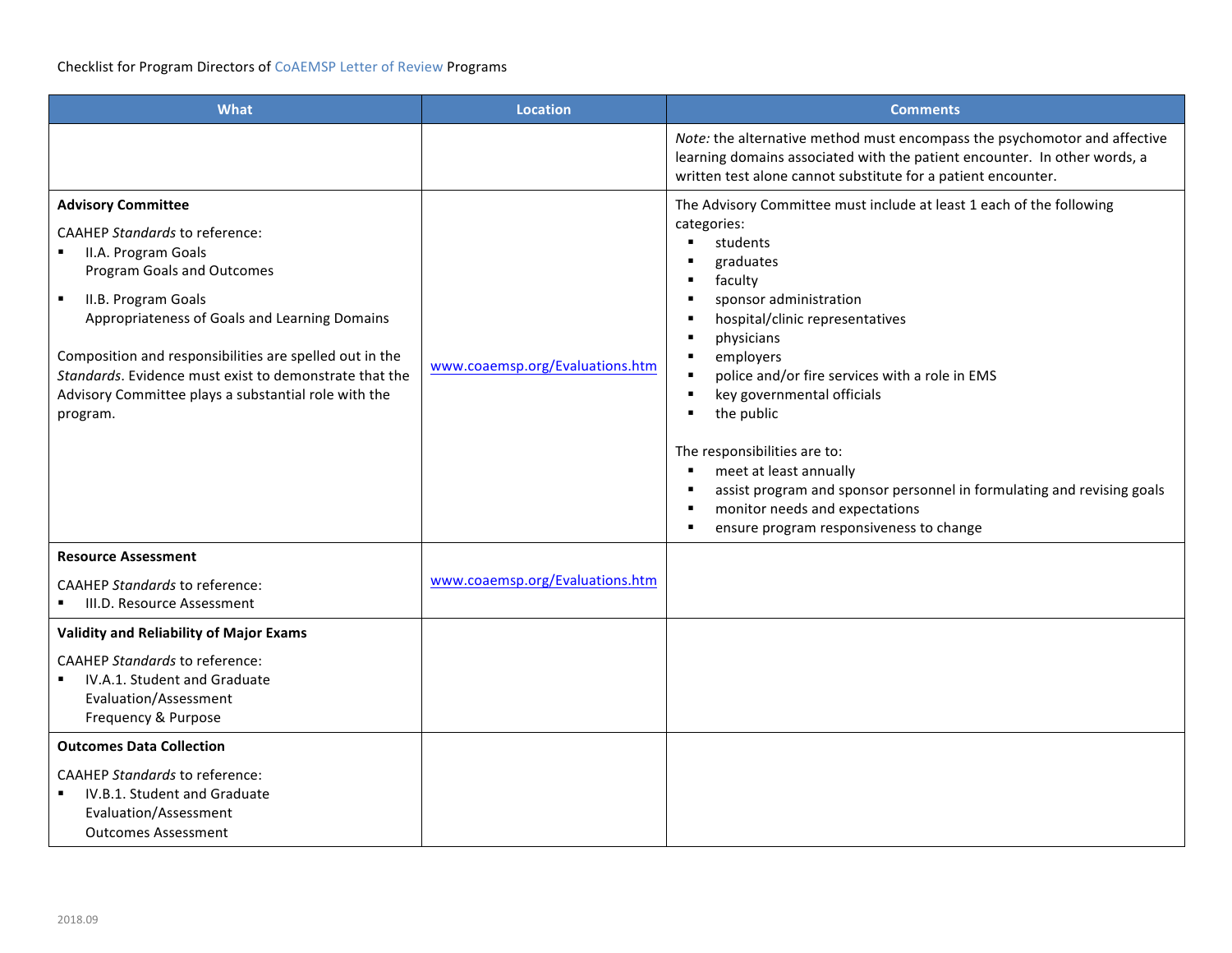## Checklist for Program Directors of CoAEMSP Letter of Review Programs

| <b>What</b>                                                                                                                                                                                                                                                                                                                                 | <b>Location</b>                                                                      | <b>Comments</b>                                                                                | <b>Due Date</b>                                                                        |
|---------------------------------------------------------------------------------------------------------------------------------------------------------------------------------------------------------------------------------------------------------------------------------------------------------------------------------------------|--------------------------------------------------------------------------------------|------------------------------------------------------------------------------------------------|----------------------------------------------------------------------------------------|
| <b>Be Familiar with</b>                                                                                                                                                                                                                                                                                                                     |                                                                                      |                                                                                                |                                                                                        |
| Initial-Accreditation Self Study Report (ISSR) no later than<br>$\rightarrow$ due no later than 6 months after graduation of the cohort that firsts enrolls after the date of issue of the LoR.<br>→CoAEMSP letter awarding Letter of Review status will have the date. If you cannot locate the letter, contact Lynn at lynn@coaemsp.org). |                                                                                      |                                                                                                |                                                                                        |
| <b>CAAHEP Standards</b>                                                                                                                                                                                                                                                                                                                     | www.coaemsp.org or www.caahep.org                                                    |                                                                                                |                                                                                        |
| CoAEMSP Interpretations of the CAAHEP Standards                                                                                                                                                                                                                                                                                             | www.coaemsp.org                                                                      |                                                                                                |                                                                                        |
| CoAEMSP Policies & Procedures (for programs)                                                                                                                                                                                                                                                                                                | www.coaemsp.org                                                                      |                                                                                                |                                                                                        |
| CoAEMSP + CAAHEP websites                                                                                                                                                                                                                                                                                                                   | www.coaemsp.org and www.caahep.org                                                   |                                                                                                |                                                                                        |
| <b>As Needed</b>                                                                                                                                                                                                                                                                                                                            |                                                                                      |                                                                                                |                                                                                        |
| Notify CoAEMSP of Personnel Change                                                                                                                                                                                                                                                                                                          |                                                                                      |                                                                                                |                                                                                        |
| Program Director                                                                                                                                                                                                                                                                                                                            |                                                                                      | Submit personnel change form                                                                   |                                                                                        |
| <b>Medical Director</b>                                                                                                                                                                                                                                                                                                                     |                                                                                      |                                                                                                |                                                                                        |
| Associate Medical Director <sup>2</sup>                                                                                                                                                                                                                                                                                                     |                                                                                      |                                                                                                | No later than<br>15 days<br>following the<br>effective date<br>of vacancy <sup>1</sup> |
| Assistant Medical Director <sup>3</sup>                                                                                                                                                                                                                                                                                                     |                                                                                      |                                                                                                |                                                                                        |
| Lead Instructor <sup>4</sup>                                                                                                                                                                                                                                                                                                                | www.coaemsp.org/personnel changes.htm                                                |                                                                                                |                                                                                        |
| <b>CEO</b>                                                                                                                                                                                                                                                                                                                                  |                                                                                      |                                                                                                |                                                                                        |
| Dean of health professions (or equivalent)                                                                                                                                                                                                                                                                                                  |                                                                                      | Name and contact information is sufficient                                                     |                                                                                        |
| <b>Billing Contact</b>                                                                                                                                                                                                                                                                                                                      |                                                                                      |                                                                                                |                                                                                        |
| Submit Self Study Report (SSR)                                                                                                                                                                                                                                                                                                              | Flowchart of the accreditation process<br>http://coaemsp.org/Accreditation_Tools.htm | CoAEMSP will notify the program director when<br>the Letter of Review is issued by the CoAEMSP |                                                                                        |

<sup>&</sup>lt;sup>1</sup> Failure to notify CoAEMSP of a Personnel Change within the times prescribed will be assessed a fee. (see http://coaemsp.org/Fees.htm)<br><sup>2</sup> Associate Medical Director: When the program Medical Director *delegates* speci

<sup>&</sup>lt;sup>4</sup> Lead Instructor: When the *Program Director delegates* specified responsibilities to a lead instructor.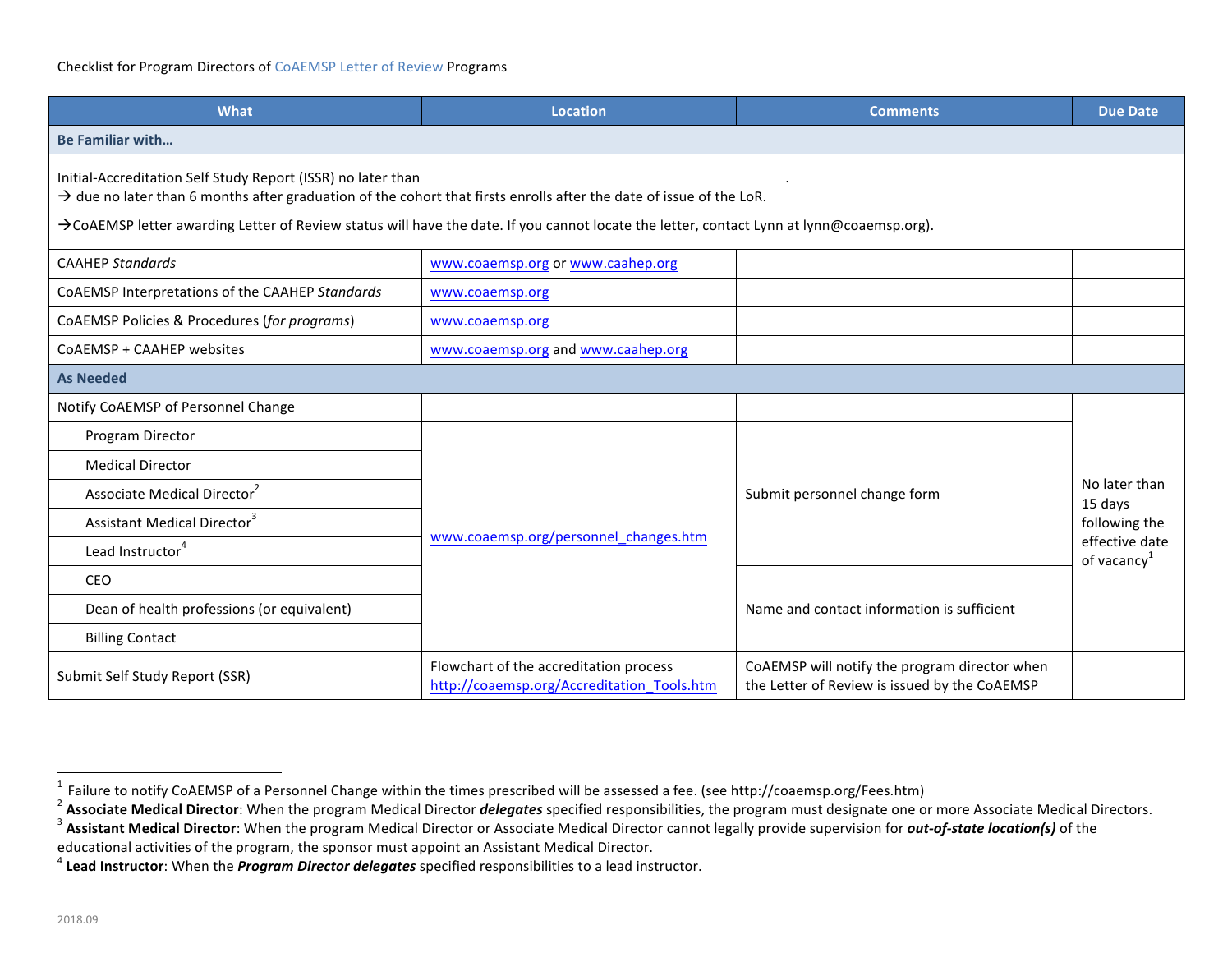## Checklist for Program Directors of CoAEMSP Letter of Review Programs

| <b>What</b>                                     | <b>Location</b>                                                            | <b>Comments</b>                                                                                                                                                                                                                                                                                                                                                                                           | <b>Due Date</b>               |
|-------------------------------------------------|----------------------------------------------------------------------------|-----------------------------------------------------------------------------------------------------------------------------------------------------------------------------------------------------------------------------------------------------------------------------------------------------------------------------------------------------------------------------------------------------------|-------------------------------|
| Satellite Approval Request (SAR)                | www.coaemsp.org/Accredited_Programs.htm                                    | Adding a satellite campus? Deactivating a satellite<br>campus? The CoAEMSP must be notified of all<br>active satellite campuses for each class at each<br>location.<br>Satellite Approval Request (SAR) forms must be<br>submitted at least 30 days in advance of class<br>start date and applicable fees must be paid before<br>final approval is granted. CoAEMSP approves only<br>one class at a time. | each class /<br>each location |
| <b>Annually</b>                                 |                                                                            |                                                                                                                                                                                                                                                                                                                                                                                                           |                               |
| Annual Report                                   |                                                                            | refer to www.coaemsp.org/Annual Reports.htm                                                                                                                                                                                                                                                                                                                                                               | March 15                      |
| <b>Annual Fee</b>                               | <b>Emailed to Billing Contact</b>                                          | Invoiced May 1                                                                                                                                                                                                                                                                                                                                                                                            | July 1                        |
| <b>Resource Assessment Matrix (RAM)</b>         |                                                                            | Site visit team will review the completed RAMs.                                                                                                                                                                                                                                                                                                                                                           |                               |
| Personnel [including PD, MD(s), faculty, staff] |                                                                            |                                                                                                                                                                                                                                                                                                                                                                                                           |                               |
| <b>Students</b>                                 | Tools available at www.coaemsp.org                                         |                                                                                                                                                                                                                                                                                                                                                                                                           |                               |
| Graduates                                       |                                                                            | Administer surveys 6-12 months after graduation                                                                                                                                                                                                                                                                                                                                                           |                               |
| Employers                                       |                                                                            |                                                                                                                                                                                                                                                                                                                                                                                                           |                               |
| Exam Results                                    |                                                                            |                                                                                                                                                                                                                                                                                                                                                                                                           |                               |
| <b>Advisory Committee meeting</b>               | Advisory Committee agenda and checklist form:<br>www.coaemsp.org/Forms.htm | Advisory Committee meets at least annually                                                                                                                                                                                                                                                                                                                                                                |                               |